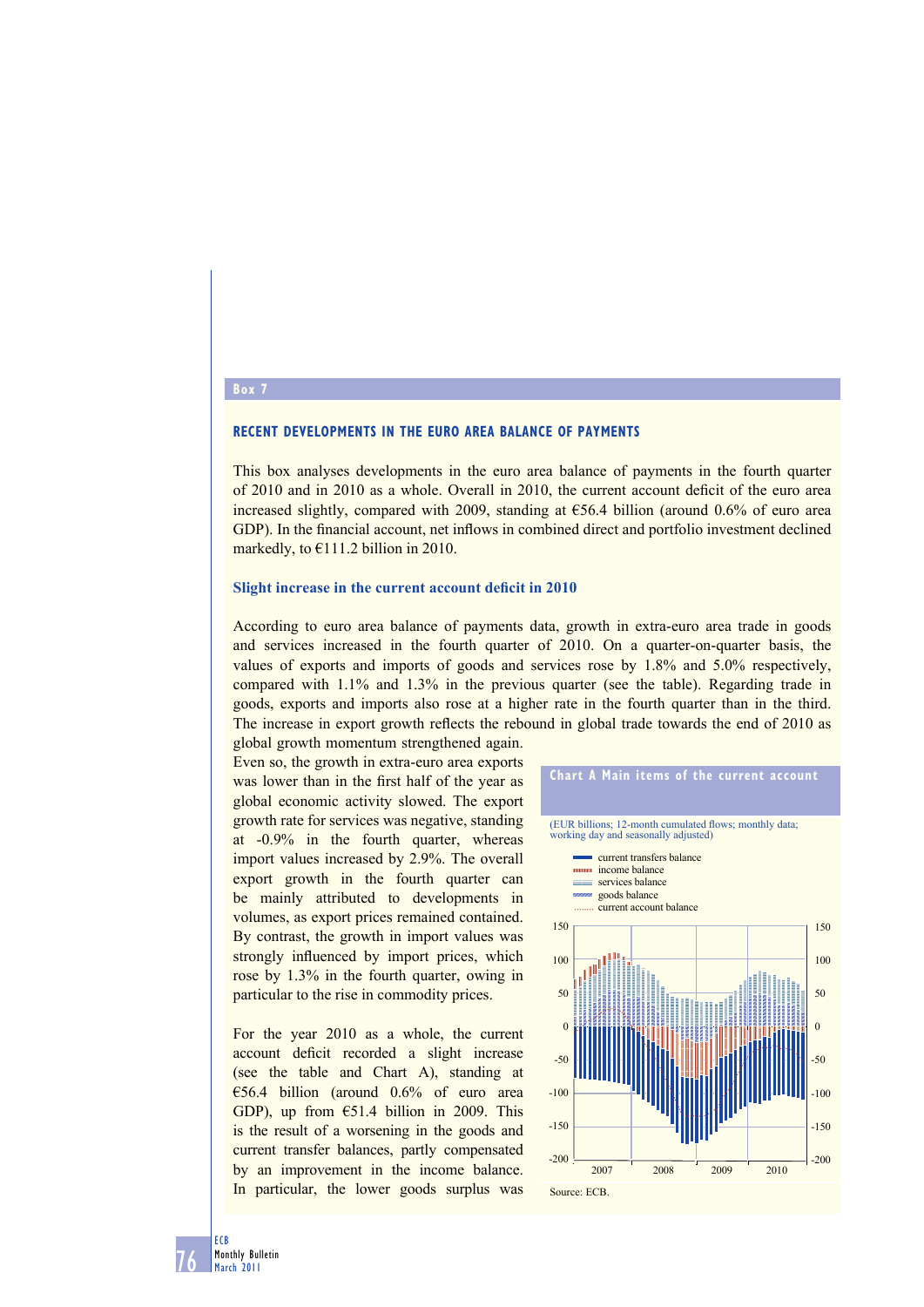### **ECONOMIC AND MONETARY DEVELOPMENTS**

Output, demand and the labour market

# **Main items of the euro area balance of payments**

| (seasonally adjusted data, unless otherwise indicated) |         |         |                                         |                |         |           |                               |                |
|--------------------------------------------------------|---------|---------|-----------------------------------------|----------------|---------|-----------|-------------------------------|----------------|
|                                                        |         |         | <b>Three-month</b><br>cumulated figures |                |         |           | 12-month<br>cumulated figures |                |
|                                                        | 2010    | 2010    |                                         | 2010           |         |           | 2009                          | 2010           |
|                                                        | Nov.    | Dec.    | Q1                                      | Q <sub>2</sub> | Q3      | <b>O4</b> | <b>O4</b>                     | Q <sub>4</sub> |
| <b>EUR</b> billions                                    |         |         |                                         |                |         |           |                               |                |
| <b>Current account</b>                                 | $-10.5$ | $-13.3$ | $-1.9$                                  | $-6.7$         | $-14.4$ | $-33.4$   | $-51.4$                       | $-56.4$        |
| Goods balance                                          | $-4.1$  | 0.4     | 15.3                                    | 6.1            | 5.5     | $-6.1$    | 37.0                          | 20.8           |
| <b>Exports</b>                                         | 136.3   | 134.5   | 365.0                                   | 388.4          | 393.7   | 404.2     | 1,288.7                       | 1,551.3        |
| Imports                                                | 140.4   | 134.1   | 349.7                                   | 382.3          | 388.2   | 410.3     | 1,251.7                       | 1,530.5        |
| Services balance                                       | 4.4     | $-1.1$  | 8.5                                     | 9.9            | 9.6     | 4.9       | 32.2                          | 32.9           |
| <b>Exports</b>                                         | 44.9    | 41.1    | 121.9                                   | 128.6          | 128.7   | 127.5     | 469.1                         | 506.7          |
| Imports                                                | 40.5    | 42.2    | 113.4                                   | 118.7          | 119.1   | 122.6     | 436.9                         | 473.8          |
| Income balance                                         | $-4.3$  | $-4.4$  | 2.3                                     | 0.4            | $-1.5$  | $-10.6$   | $-28.0$                       | $-9.4$         |
| Current transfers balance                              | $-6.5$  | $-8.2$  | $-28.1$                                 | $-23.1$        | $-27.9$ | $-21.7$   | $-92.6$                       | $-100.7$       |
| Financial account <sup>1)</sup>                        | 11.3    | 9.3     | 22.1                                    | 27.4           | $-7.9$  | 26.1      | 31.0                          | 67.8           |
| Combined net direct and portfolio                      |         |         |                                         |                |         |           |                               |                |
| investment                                             | 48.9    | 56.5    | $-23.7$                                 | 72.3           | $-51.4$ | 113.9     | 190.3                         | 111.2          |
| Net direct investment                                  | 23.4    | 19.0    | $-40.3$                                 | $-38.4$        | $-37.4$ | 30.3      | $-74.5$                       | $-85.9$        |
| Net portfolio investment                               | 25.6    | 37.5    | 16.6                                    | 110.7          | $-13.9$ | 83.7      | 264.8                         | 197.1          |
| Equities                                               | $-9.2$  | $-8.5$  | $-36.0$                                 | 19.0           | 40.0    | 19.2      | 37.2                          | 42.3           |
| Debt instruments                                       | 34.8    | 46.0    | 52.7                                    | 91.7           | $-54.0$ | 64.4      | 227.6                         | 154.8          |
| Bonds and notes                                        | 28.1    | 48.0    | 23.9                                    | 93.6           | $-99.9$ | 64.1      | 117.1                         | 81.8           |
| Money market instruments                               | 6.6     | $-2.0$  | 28.8                                    | $-1.9$         | 45.9    | 0.3       | 110.6                         | 73.0           |
| Net other investment                                   | $-38.2$ | $-48.5$ | 46.5                                    | $-47.8$        | 48.2    | $-82.1$   | $-215.4$                      | $-35.2$        |
| Percentage changes from previous period                |         |         |                                         |                |         |           |                               |                |
| <b>Goods and services</b>                              |         |         |                                         |                |         |           |                               |                |
| <b>Exports</b>                                         | 3.6     | $-3.1$  | 7.8                                     | 6.2            | 1.1     | 1.8       | $-15.9$                       | 17.1           |
| Imports                                                | 3.0     | $-2.6$  | 6.7                                     | 8.2            | 1.3     | 5.0       | $-18.2$                       | 18.7           |
| <b>Goods</b>                                           |         |         |                                         |                |         |           |                               |                |
| <b>Exports</b>                                         | 2.1     | $-1.3$  | 9.4                                     | 6.4            | 1.4     | 2.7       | $-18.3$                       | 20.4           |
| Imports                                                | 3.4     | $-4.5$  | 7.2                                     | 9.3            | 1.6     | 5.7       | $-21.5$                       | 22.3           |
| <b>Services</b>                                        |         |         |                                         |                |         |           |                               |                |
| <b>Exports</b>                                         | 8.3     | $-8.5$  | 3.3                                     | 5.4            | 0.1     | $-0.9$    | $-8.5$                        | 8.0            |
| Imports                                                | 1.7     | 4.2     | 4.9                                     | 4.6            | 0.4     | 2.9       | $-7.1$                        | 8.4            |

Source: ECB.

Note: Figures may not add up, due to rounding.<br>1) Figures refer to balances (net flows). A positive (negative) sign indicates a net inflow (outflow). Not seasonally adjusted.

partly due to the increase in oil prices seen throughout the year, which contributed to a widening of the oil trade deficit to  $\epsilon$ 169.6 billion in the 12 months to November 2010, well above the level of €132.1 billion registered a year earlier. The deterioration in the current transfers balance reflects a reduction in transfers being paid to the euro area from other governments and non-governmental institutions, as well as higher workers' remittances from the euro area to non-euro area countries. The improvement in the income account balance was the result of a higher level of compensation received by euro area residents from working abroad and lower investment income being paid to non-euro area residents on dividends and interest from their investments in the euro area, thus reflecting the stronger economic developments outside the euro area. Finally, the services surplus remained broadly stable during 2010, while the growth rates of both imports and exports turned positive again following the global economic recovery.